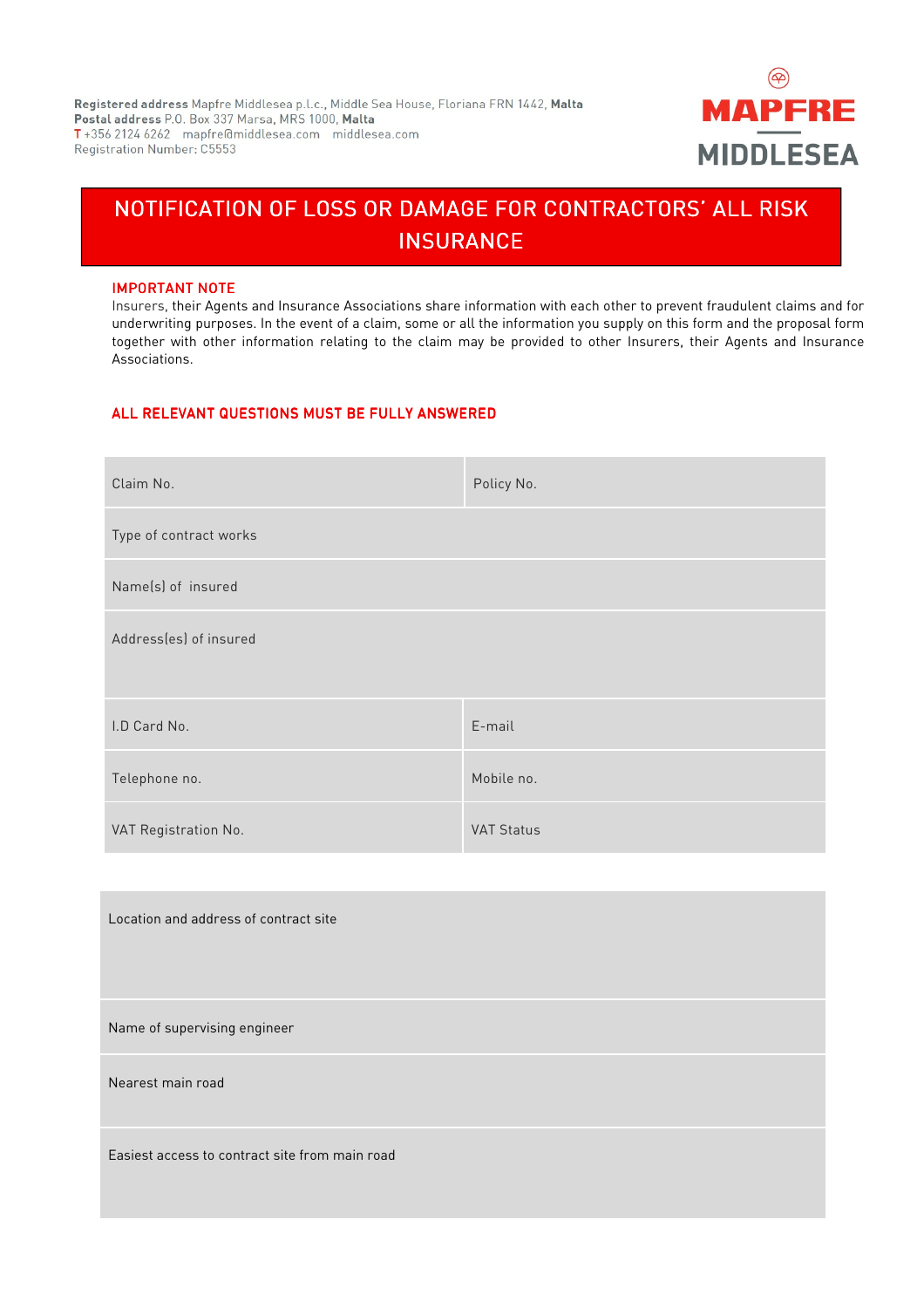| When did the loss occur?<br>Time_________________________                                                                                                                                                     |
|---------------------------------------------------------------------------------------------------------------------------------------------------------------------------------------------------------------|
| What was damaged? (Give explanation. Which parts? To what extent?)                                                                                                                                            |
|                                                                                                                                                                                                               |
|                                                                                                                                                                                                               |
|                                                                                                                                                                                                               |
| Has damage occurred to third parties?                                                                                                                                                                         |
|                                                                                                                                                                                                               |
|                                                                                                                                                                                                               |
| How did the loss occur and what was the probable cause?<br>(Kindly append sketches, photographs and if available, amounts of rainfall, water levels, rates of flow, police<br>reports and newspaper cuttings) |
| Are there any witnesses to the occurrence of the loss?<br>$Yes \sqcap$ No $\sqcap$<br>If so, give name and address.                                                                                           |
| How are the damaged items to be repaired?                                                                                                                                                                     |
| <b>Estimated Time:</b>                                                                                                                                                                                        |
| Are there alterations to or improvements of design, execution, or construction materials being effected whilst<br>repairs are being made?                                                                     |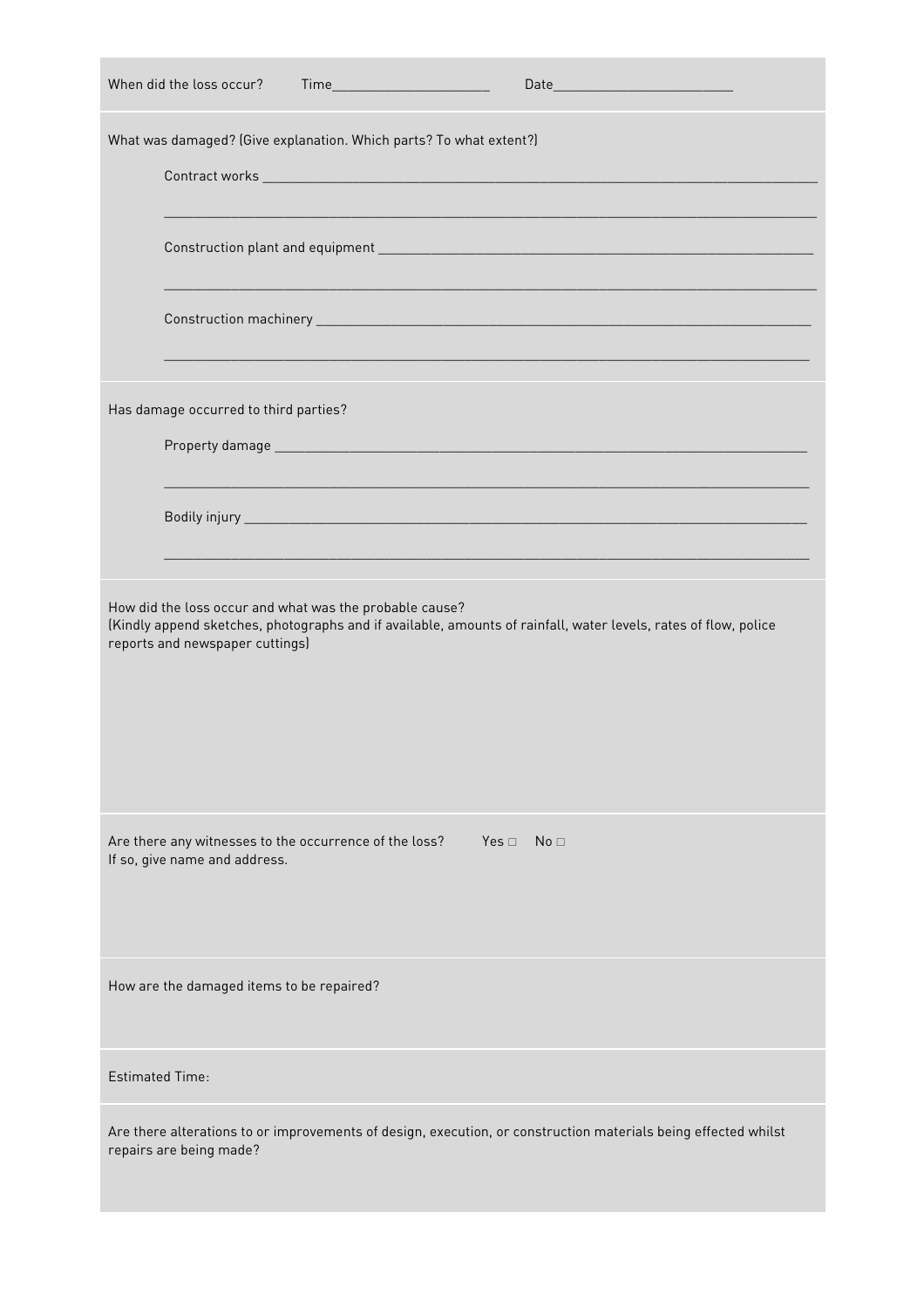| Is overtime and/or night work or work on public holidays or express freight involved in order to repair the damaged<br>items?<br>$Yes \sqcap No \sqcap$<br>If so, to what extent and why? |
|-------------------------------------------------------------------------------------------------------------------------------------------------------------------------------------------|
| What are the estimated repair costs for damage to                                                                                                                                         |
|                                                                                                                                                                                           |
|                                                                                                                                                                                           |
|                                                                                                                                                                                           |
| What is the estimated indemnity for third party liability claims?                                                                                                                         |
| Property damage: https://www.archive.com/communications/communications/communications/communications                                                                                      |
|                                                                                                                                                                                           |
| Were any existing buildings/surroundings/property damaged?<br>$Yes \Box$ No $\Box$<br>If so, what were the damages?                                                                       |
| Estimated Claims amount: €                                                                                                                                                                |
| Additional comments                                                                                                                                                                       |
|                                                                                                                                                                                           |
|                                                                                                                                                                                           |
|                                                                                                                                                                                           |